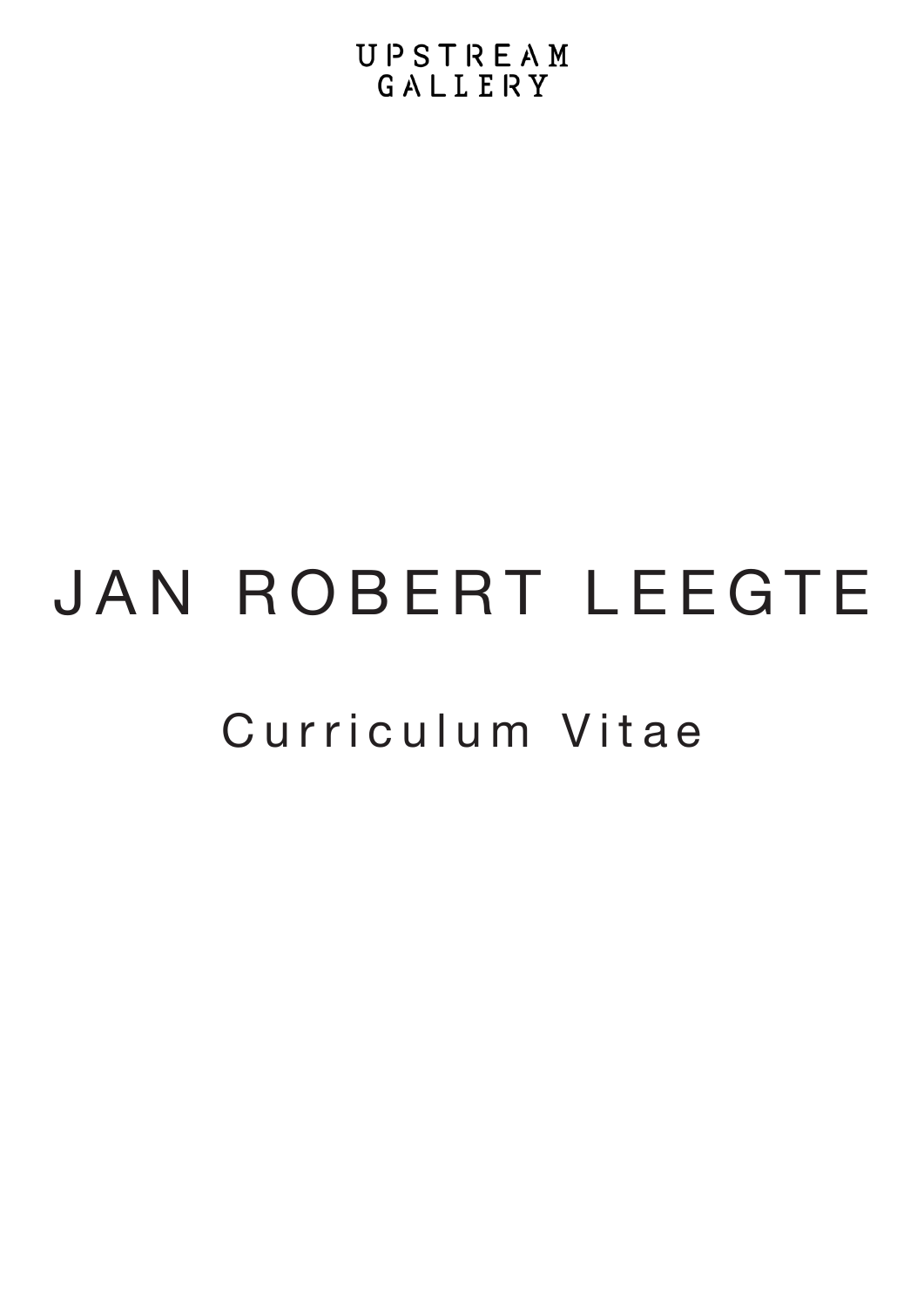## INFORMATION

| Name:              | Jan Robert Leegte                                                                                                                                                                                                                                                                                                                                                                                                                                             |
|--------------------|---------------------------------------------------------------------------------------------------------------------------------------------------------------------------------------------------------------------------------------------------------------------------------------------------------------------------------------------------------------------------------------------------------------------------------------------------------------|
| Website            | www.leegte.org                                                                                                                                                                                                                                                                                                                                                                                                                                                |
| Date of Birth:     | 1973                                                                                                                                                                                                                                                                                                                                                                                                                                                          |
| Residence:         | Amsterdam                                                                                                                                                                                                                                                                                                                                                                                                                                                     |
| Education:         | 1995-1999<br>Willem de Kooning Academy, Bachelor of Arts, Fine Art / Interaction Design<br>1992-1995<br>Technical University of Delft, Faculty of Architecture, unfinished                                                                                                                                                                                                                                                                                    |
| <b>EXHIBITIONS</b> |                                                                                                                                                                                                                                                                                                                                                                                                                                                               |
| 2022               | Art and the Blockchain, a rose is a rose, Amsterdam, The Netherlands<br>Proof of Work-What's at stake?, PLUS-ONE Gallery, Antwerp, Belgium                                                                                                                                                                                                                                                                                                                    |
| 2021               | Jan Robert Leegte's digital art inspired by Van Gogh's landscapes, Van Gogh Museum,<br>Amsterdam                                                                                                                                                                                                                                                                                                                                                              |
| 2020               | Inside   Outside, Upstream Gallery, Amsterdam                                                                                                                                                                                                                                                                                                                                                                                                                 |
| 2019               | <b>SCREEN IT - Stadstriënnale, Hasselt, Genk</b><br>Clear Obscure, Kunstfort bij Vijfhuizen, Vijfhuizens<br>Iconicity, W. Zuccaire Gallery, New York<br>Art Rotterdam, Upstream Gallery, Rotterdam                                                                                                                                                                                                                                                            |
| 2018               | Contemporary Istanbul with Upstream Gallery Amsterdam, Istanbul<br>Measurements, Société, Brussels<br>Near enough?, Tolhuistuin, Amsterdam<br>From ZERO to 2018, Upstream Gallery, Amsterdam (group)<br>Stream Capture, Massachusetts College of Art and Design, Massachusetts, USA (group)                                                                                                                                                                   |
| 2017               | Volatile Truths, Rainbow Unicorn, Berlin (group)<br>Electronic Superhighway, MAAT, Lisbon, PT (group)<br>Open Codes, ZKM Karlsruhe, DE (group)<br>Dadaclub.online, Galerie Charlot, Paris, FR (group)<br>Materialising the Internet, MU, Eindhoven, NL (group)<br>Remake of Robert Smithsons Spiral Jetty in Minecraft and Random Selection,<br>Art Rotterdam, Rotterdam, NL (group)<br><b>Sculpting the Internet, Upstream Gallery, Amsterdam, NL (solo)</b> |
| 2016               | On Digital Materiality, online exhibition at Carroll/Fletcher, London, UK (solo)<br>Monochrome, The Société, Brussels, BE (group)<br>Digital Landscapes, Amsterdam Art Fair 2016 with Upstream Gallery (group)<br>Electronic Superhighway, Whitechapel Gallery, London, UK (group)                                                                                                                                                                            |

**Shifting Optics III**, Upstream Gallery, Amsterdam, NL (group) **Gym of Obsolete Technology**, W139, Amsterdam, NL (group)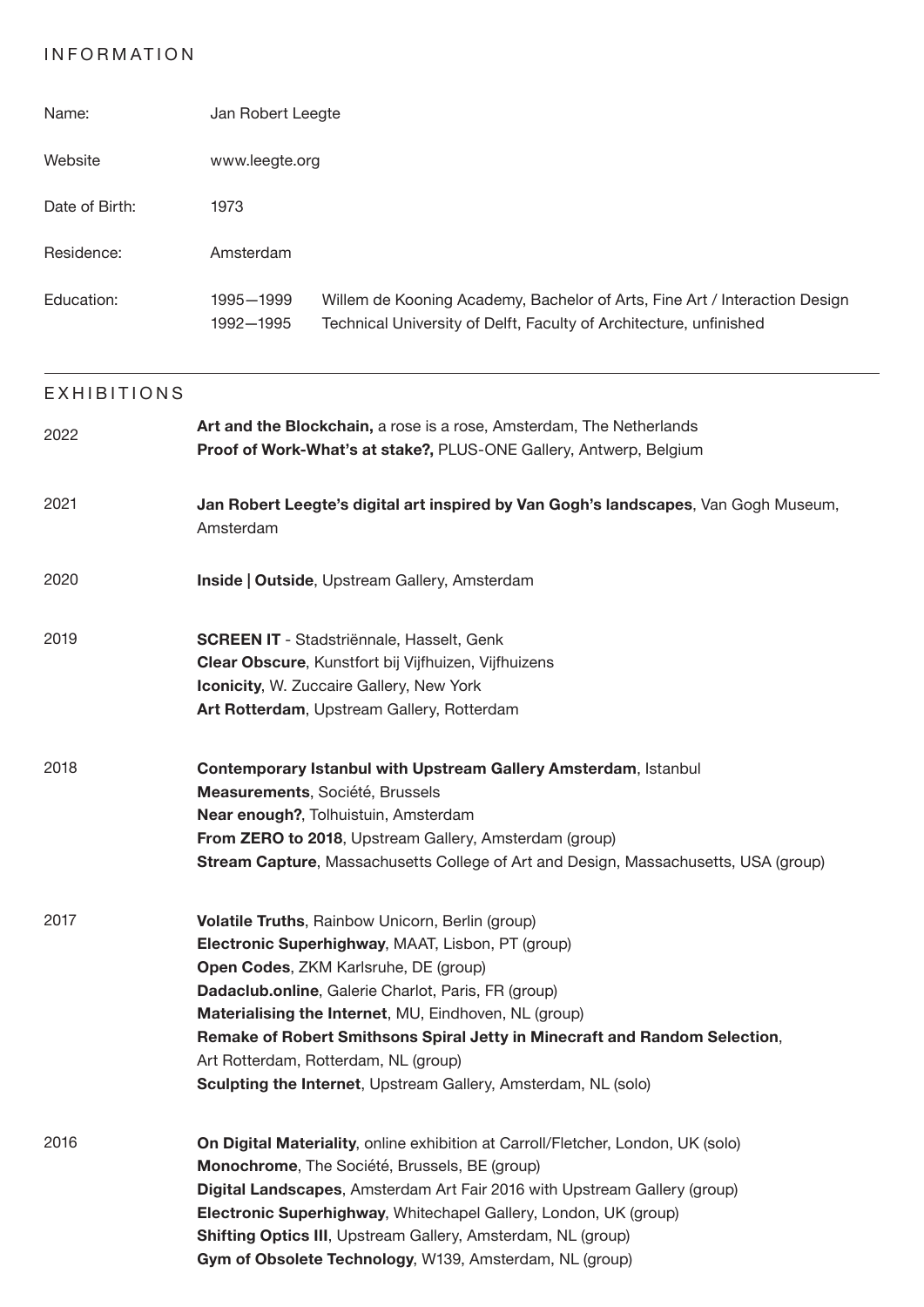|      | <b>New World, Link Cabinet, Link Art Center, online (solo)</b><br>0/1 // assume both, Cimatics, Brussels, BE<br>Van Gogh Mini's, MOTI, Breda, NL                                                                                                                                                                                                                                                                                                                                                                                                                                                                                                                                                                                                                                                                                                                                                           |
|------|------------------------------------------------------------------------------------------------------------------------------------------------------------------------------------------------------------------------------------------------------------------------------------------------------------------------------------------------------------------------------------------------------------------------------------------------------------------------------------------------------------------------------------------------------------------------------------------------------------------------------------------------------------------------------------------------------------------------------------------------------------------------------------------------------------------------------------------------------------------------------------------------------------|
| 2015 | Splash page feature, Rizome.org<br>Veenkoloniën, public art assignment, NL<br>Platformas de la Imaginación, lleon, Mexico City, MX<br><b>Expeditie Land Art, Kunsthal KAdE, Amersfoort, NL</b><br>Sublime Landscapes in Gaming, Rijksmuseum Twente, Enschede, NL<br>Anonymous Materials, Ithaca, GR (group)<br>We Make Carpets & Jan Robert Leegte, Tetem, Enschede, NL (duo)<br>'Internet Yamiichi / Black Market, De Brakke Grond, Amsterdam NL (group)                                                                                                                                                                                                                                                                                                                                                                                                                                                  |
| 2014 | non-art, 'Pixxelpoint' festival 2014, Nova Gorica, Slovenia (festival)<br>Born Digital, MOTI museum, Den Bosch, NL (group)<br>Jan Robert Leegte, Cloaque, WEB (solo / group)<br>Internet Yami-ichi, iMal, Brussels BE (group)<br>Data Culture, New Horizons Festival, Rotterdam, NL (group)<br>Into Thin Words, Like a Little Disaster, Ventura Palace, Bari, IT (group)<br><b>KLAAR!</b> , De Vishal en Oude Kerk, Haarlem, NL (group)<br>BrowserBased goes Hyperlocal!, Powera, Berlin, DE (group)<br><b>Out of Office, Matthew Britton, WEB (group)</b><br>Net-Recycling, Nomade Art Space, Hangzhou, CH (group)<br>Born Digital, Link Art Center, Paddle8, WEB (group)<br>Rock, Paper, Scissors, Route Du Nord: Roodkapje, Rotterdam, NL (group)<br>HyperLocal, de Ruimte, Amsterdam, NL (group)                                                                                                       |
| 2013 | New Collection, MOTI museum, Den Bosch, NL (group) - acquisition of 'Remake of Robert<br>Smithson's Spiral Jetty in MineCraft'<br>Notes on a New Nature, Arti et Amicitiae, Amsterdam (group)<br>Mountains, Drop Shadows, Source Code and Stuff, Joey Ramone Gallery, Rotterdam (solo)<br><b>Show Off, Paris, FR (group)</b><br>Dutch Treat, Post DADA, Berlin, DE (group)<br>local non-access, KM Temporaer, Berlin, DE (group)<br>Sassy, Jaap Sleper Gallery, Utrecht (group)<br>Google Maps as a Sculpture, Domain Gallery, WEB (solo)<br>You don't need to be a Sailer to find an Island, NNM gallery, Lima, PERU (group)<br>Young Internet Based Artists, Wrong Bienale Pavilion Anthony Antonellis, WEB (group)<br>Random Selection in Random Image as Screensaver, Screen Saver Gallery,<br>SOFTWARE, (solo)<br>Remake of Robert Smithson's Spiral Jetty in Minecraft, Neverland Space, WEB, (solo) |
| 2012 | Mostra Collettiva Edtiva, Bubblebyte, org (group)<br>Kunstvlaai, Attraction of the Opposites bay, Amsterdam (group)                                                                                                                                                                                                                                                                                                                                                                                                                                                                                                                                                                                                                                                                                                                                                                                        |
| 2011 | Attraction of the Opposites, Cukosa, Rotterdam (festival)<br>Point of Presence, Truck Gallery, Calgery, CA (group)<br>Notes on a New Nature, 319 Scholes, NY, USA (group)<br>Six Degrees of Separation, CBK, Den Bosch, NL<br>Art Amsterdam Fair, Joey Ramone Gallery, Amsterdam (group)                                                                                                                                                                                                                                                                                                                                                                                                                                                                                                                                                                                                                   |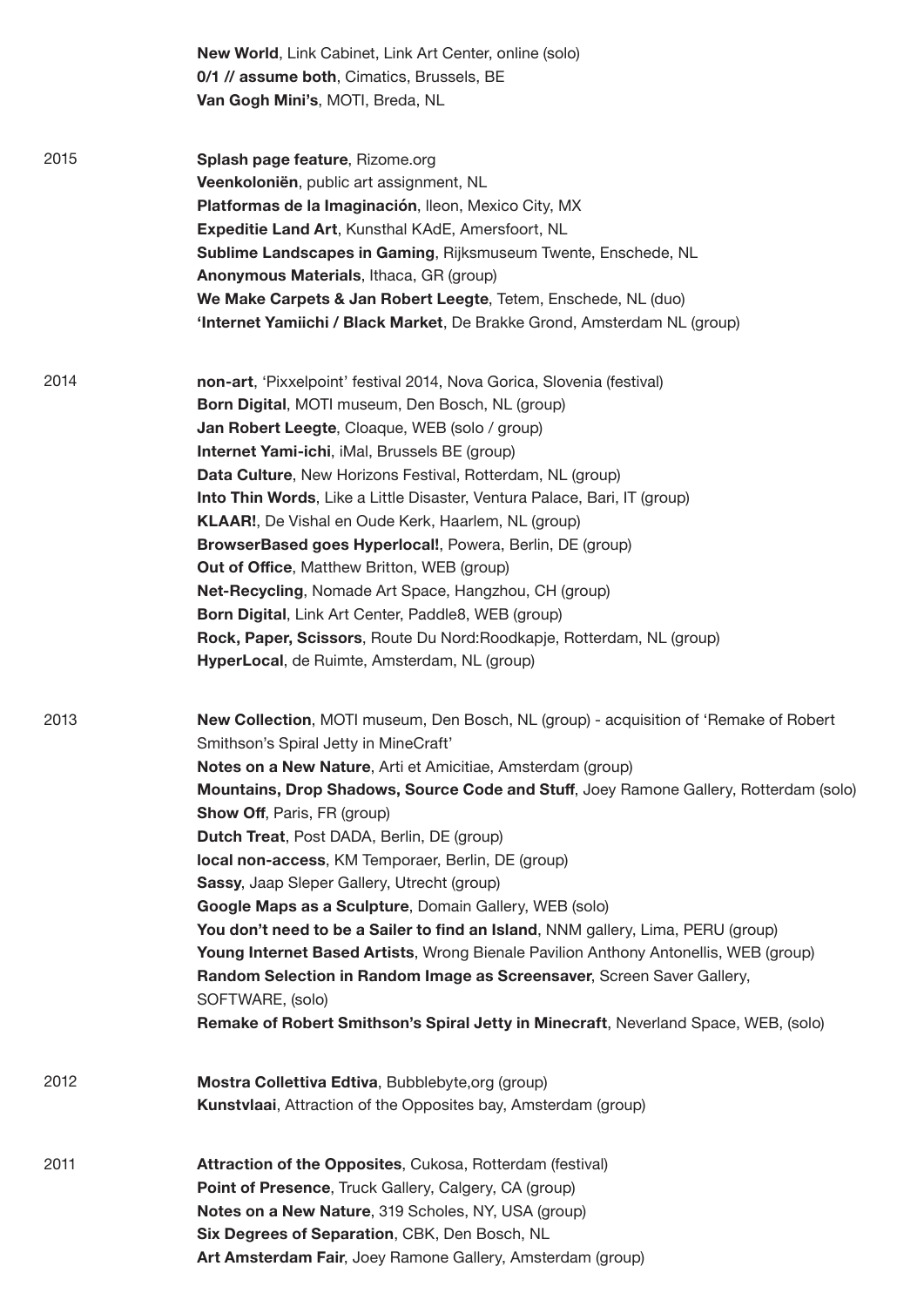| 2010 | <b>Circling the Prey, HB Galerie, Rotterdam, NL (solo)</b><br>Arti 10 Artfair, HB Galerie, Rotterdam, NL (group)<br>White, Yellow, Blue, and Black, one Coincidence, and one Object, Galerija Galzenica,<br>Velika, Croatia (group)<br>Slot Machine, Zoete Broodjes, Amsterdam, NL (solo)                                                                                                                                                                                                                                                                                                                                                                                                    |
|------|----------------------------------------------------------------------------------------------------------------------------------------------------------------------------------------------------------------------------------------------------------------------------------------------------------------------------------------------------------------------------------------------------------------------------------------------------------------------------------------------------------------------------------------------------------------------------------------------------------------------------------------------------------------------------------------------|
| 2009 | Fluid Architecture, NIMK, Amsterdam, NL (group)<br>Reverse Engineering, Capricious Space, New York, USA (group)<br>'Contemporary Semantics Beta (A delicious day), Arti et Amicitiae, Amsterdam, NL (group)<br>Jan Robert Leegte, HBgalerie, Rotterdam, NL (solo)<br>Route du Nord - Zwaanshals Galleryroute, HB Galerie, Rotterdam, NL (group)                                                                                                                                                                                                                                                                                                                                              |
| 2008 | Unfinished Business / Dutch Abstracts, Kunstverein Medienturm, Graz, AT (group)<br>First Selection, Club Internet, WEB (group)<br><b>Under the Surface, RC de Ruimte, IJmuiden, NL (group)</b><br>Leegte, De Grunerie, Oegsteest, NL (duo)<br>Wilde Metafysica, Kunsthuis SYB, Beetsterzwaag, NL (group)<br>Cleotronics 08, ACAF, Alexandria, Egypt (festival)<br>Hello, Goodbye, Nieuwe Video, Haarlem, NL (group)                                                                                                                                                                                                                                                                          |
| 2007 | Plastic, The White Hotel, Brussels, BE (group)<br>Leegte, Mediaruimte, Brussels, BE (solo)                                                                                                                                                                                                                                                                                                                                                                                                                                                                                                                                                                                                   |
| 2006 | Jan Robert Leegte, ACAF, Alexandria, EG (solo)<br>Earational 2006, Den Bosch, NL (festival)<br>Gogbot, Enschede, NL (festival)<br>Toekenningen 031, The Netherlands Foundation for Visual Arts, Design and Architecture,<br>Amsterdam, NL (group)<br>Sainte Victoire - denken naar abstractie - #3, SAFE, Dalfsen, NL (group)<br>Digital bodies, Reuten Gallery, Amsterdam, NL (group)<br>Sensorium, Montevideo, Amsterdam, NL (group)<br>Overstijgen, Transcending the Medium, Kunstverein Medienturm, Graz, AT (duo)<br>scrollbars, Planetart, Enschede, NL (solo)<br>untitled (ornaments), Ovalhalle, Museum Quartier, Vienna, AT (solo)<br>Three Spaces, Nieuwe Vide, Haarlem, NL (solo) |
| 2005 | <b>Ultrasound, Huddersfield, GB (festival)</b><br>Jan Robert Leegte, De Verschijning, Tilburg, NL (solo)<br>Techno2, Montevideo, Amsterdam, NL (group)<br>Drie manieren om naar hetzelfde te kijken, PAKT, Amsterdam, NL (group)<br>Scrollbars, Medialounge / The Media Centre, Huddersfield, GB (solo)                                                                                                                                                                                                                                                                                                                                                                                      |
| 2004 | Uitgelicht 4, Fonds voor beeldende kunsten, vormgeving en bouwkunst, NL (group)<br>Eindeloze Werken, curator: Jan Maarten Voskuil, Nieuwe Vide, Haarlem, NL (group)                                                                                                                                                                                                                                                                                                                                                                                                                                                                                                                          |
| 2003 | Lopend Beeld 2, Nieuwe Vide, Haarlem, NL (festival)<br>Untitled, included in showroom, http://www.medienturm.at, Graz, Austria (edition)<br>Leegte, Luining, van der Spek, Zapf Dingbats, The Hague, NL (group)                                                                                                                                                                                                                                                                                                                                                                                                                                                                              |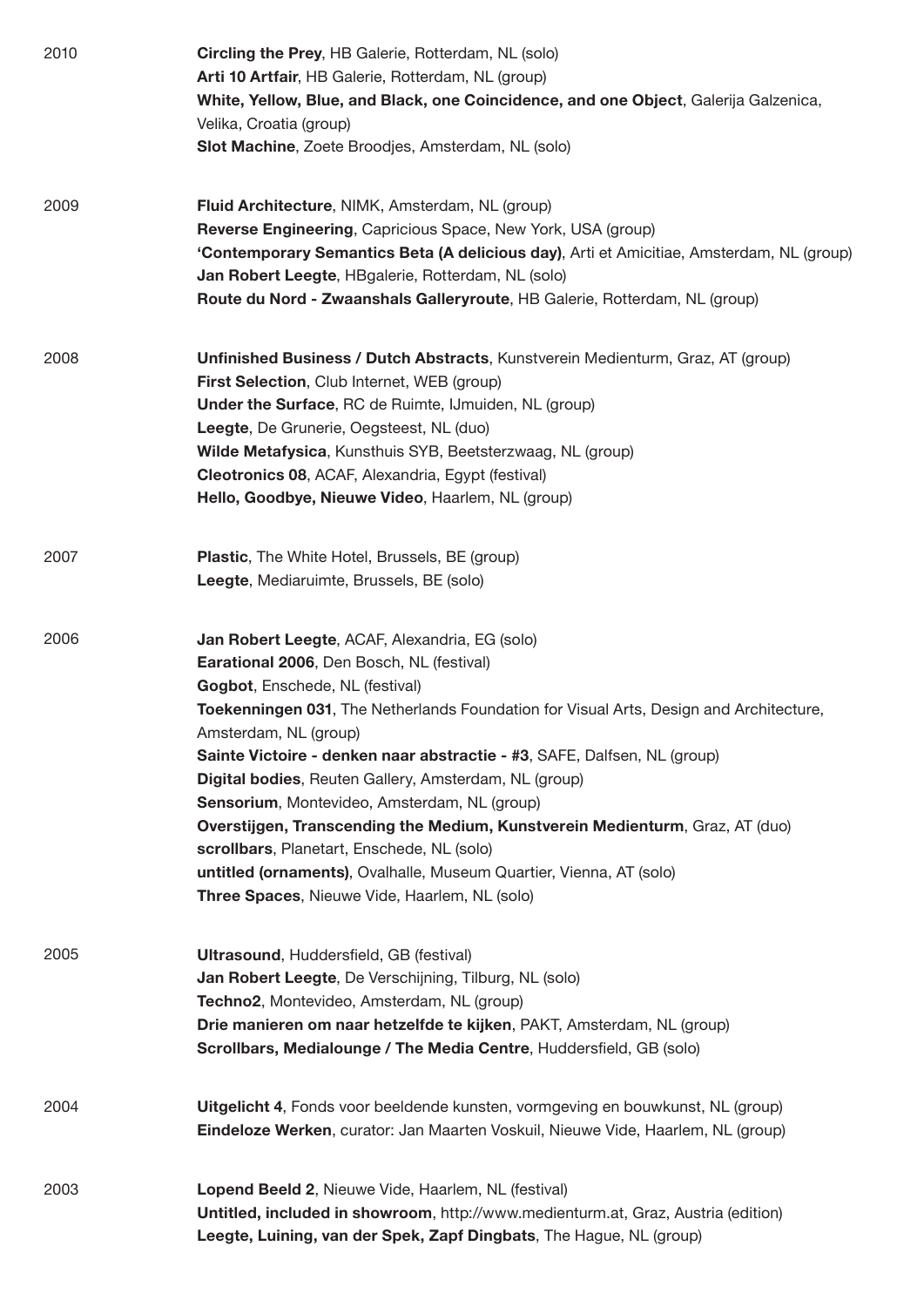|               | Abstraction Now, Künstlerhaus, Vienna, AT (groupshow)<br>artcart, http://www.artcart.de, DE (solo)                                                                                                                                                                                                                                                   |
|---------------|------------------------------------------------------------------------------------------------------------------------------------------------------------------------------------------------------------------------------------------------------------------------------------------------------------------------------------------------------|
| 2002          | Non Members Only, Arti et Amicitiae, Amsterdam, NL (groupshow)<br>MTV mobile, MTV Japan, JP, 2002 (assignment)<br>Performance, NoorderZon festival, Groningen, NL (festival)                                                                                                                                                                         |
| 2001          | Last Birthday Party, de Balie, Amsterdam, NL (group)<br>lopend beeld, nieuwe vide, Haarlem, NL (group)<br>File - Electronic Language Festival, Sao Paolo, BR (festival)<br>untitled[scrollbars] included in artbase, http://www.rhizome.org, USA (collection)<br>pandaemonium, the Lux, Londen, GB (group)<br>shower http://www.pavu.com, FR (group) |
| 2000          | site:specific, W139, Amsterdam, NL (solo)<br>andernorts, http://www.andernorts.de, DE (group)<br>netgallery artcart, http://www.artcart.de, DE<br>netAffects, kunstvlaai, Amsterdam, NL (group)<br>script, http://www.blindsound.com, KR (group)<br>'video-positive'-festival 'The Other Side of Zero, Bluecoat Gallery, Liverpool, GB (festival)    |
| 1999          | degrees feet inches, http://www.dfi.org.uk, GB (group)                                                                                                                                                                                                                                                                                               |
|               | CURATORIAL, RESEARCH, COMMISSIONS                                                                                                                                                                                                                                                                                                                    |
| 2018          | Cultural Matter, public programma at LIMA, Amsterdam, NL                                                                                                                                                                                                                                                                                             |
| 2015          | The Lima Collection 2015 / medium specific, curator and presentation, LIMA,<br>Amsterdam, NL<br>Internet Yami-ichi / Black Market, curator at De Brakke Grond, Amsterdam, NL<br>Post-Internet, mini symposium, curator / organizer at ArtEZ, Arnhem, NL                                                                                              |
| $2014 - 2015$ | <b>Game Fund, Advisory committee member</b>                                                                                                                                                                                                                                                                                                          |
| 2014          | Data Culture, curator at New Horizons Festival, Rotterdam, NL<br>Creative Industries Fund E-culture, temporary advisor                                                                                                                                                                                                                               |
| 2013          | The Digital Space, curator workshop Gerrit Rietveld Academy                                                                                                                                                                                                                                                                                          |
| 2012-present  | Browser Based, research group net related art www.BrowserBased.org                                                                                                                                                                                                                                                                                   |
| 2010          | Research programm, lectoraat kunst in de publieke ruimte, Rietveld Academy, Amsterdam, NL                                                                                                                                                                                                                                                            |
| 2008          | Unfinished Business / Dutch Abstracts, Kunstverein Medienturm, Graz, AT (curator)                                                                                                                                                                                                                                                                    |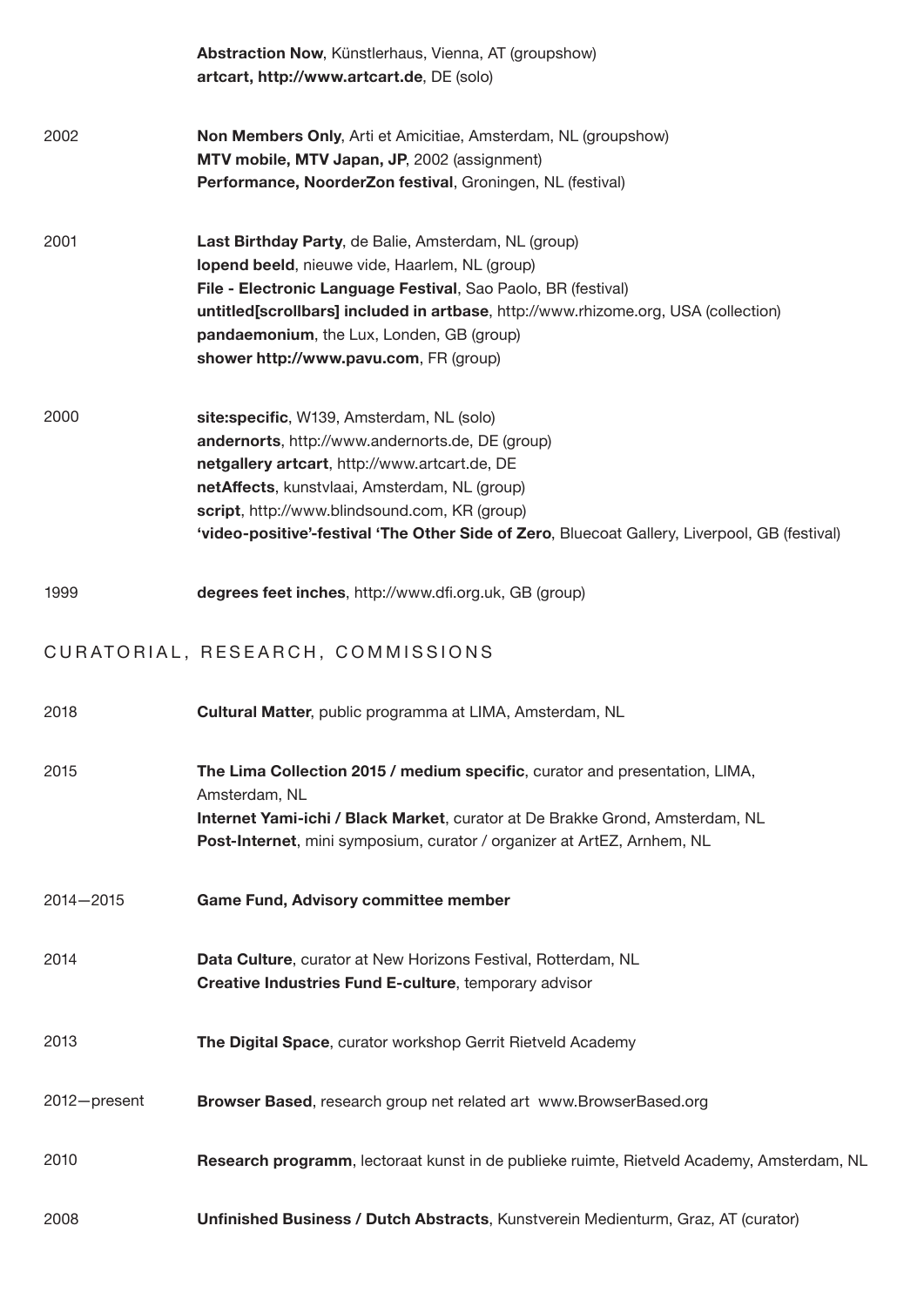2005—2013 2004 2015 2014—present 2013—present 2010 2009 2008—2015 2007 2006 2005 2003 2002 1999 **Chairman of the curatorial commission Art et Amicitiae**, Amsterdam, NL **The Anatomy of the Now**, Arti et Amicitiae, Amsterdam, NL (curator) **Artist talk, MOTI museum**, Den Bosch, NL **Artist talk, Showroom MaMa**, Rotterdam, NL **Artist talk, 'Internetional' Symposium**, Rotterdam, NL **Artist talk, 'Post Internet' mini symposium**, ArtEZ, Arnhem, NL **Masterclass 'Internet Art', Gerrit Rietveld Academy**, NL **External assessor graduations Artscience BA and MA programme**, The Hague, NL **tutor / lecturer, ArtEZ Academy**, Arnhem, NL **Artist talk, Setup**, Utrecht, NL **Artist talk, Planetart**, Enschede, NL **Artist talk, Ovalhalle, Museum Quartier**, Vienna, AT **Artist talk, PAKT**, Amsterdam, NL **Artist talk, Medialounge / The Media Centre**, Huddersfield, GB **Artist talk, Royal Art Academy The Hague**, NL **8 week course on netart, Willem de Kooning academy**, Rotterdam, NL **Lecture, HTS ICT, Hogeschool Rotterdam, NL lecture, Willem de Kooning academy**, Rotterdam, NL **Artist talk, 'Lazy Marie', Begane Grond**, Utrecht, NL **workshop internet art + lecture, ACAF, Alexandria, EG tutor / lecturer, Rietveld Academy**, Amsterdam, NL **Artist talk, 'The Dropshadow Talks', Berlin, DE Artist talk, NIMK**, Amsterdam, NL **Artist talk, Rotabs, Rotterdam, NL Artist talk, Mediamatic**, Amsterdam, NL **tutor / lecturer, KABK Academy**, The Haque, NL LECTURES, WORKSHOPS, TEACHING

GRANTS / RESIDENCIES